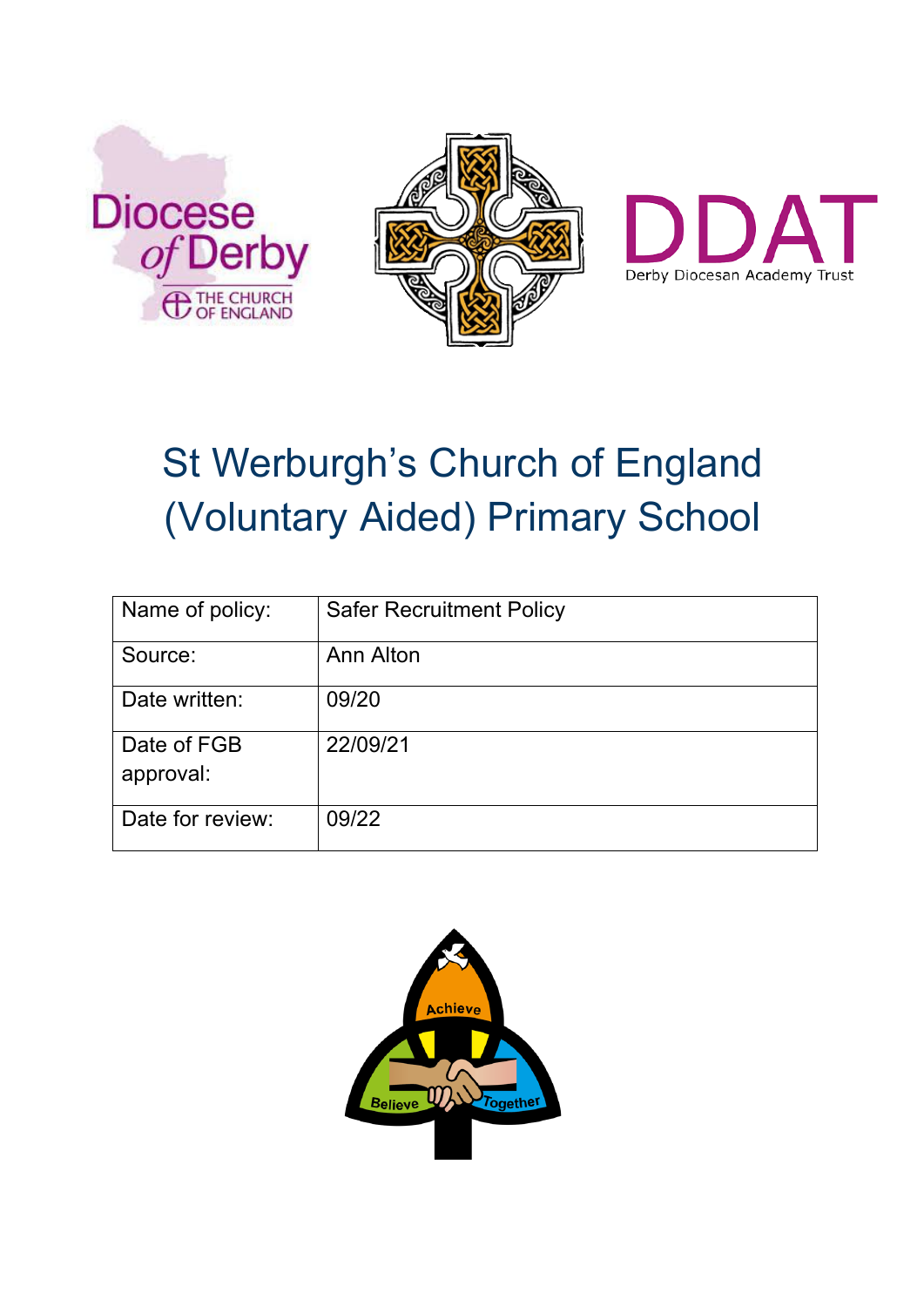#### **Contents:**

#### Statement of intent

- 1. Legal framework
- 2. Definitions
- 3. Roles and responsibilities
- 4. Equal opportunities
- 5. Planning, advertising and shortlisting
- 6. Invitation to interview
- 7. Pre-interview checks
- 8. Digital footprints
- 9. **[Updated]** The interview
- 10. **[Updated]** After the interview
- 11. Pre-appointment checks
- 12. After the pre-appointment checks
- 13. Single central record (SCR)
- 14. Safer recruitment training
- 15. Monitoring and review

#### **Appendices**

a) Flowchart of Disclosure and Barring Service Criminal Record Checks and Barred List Checks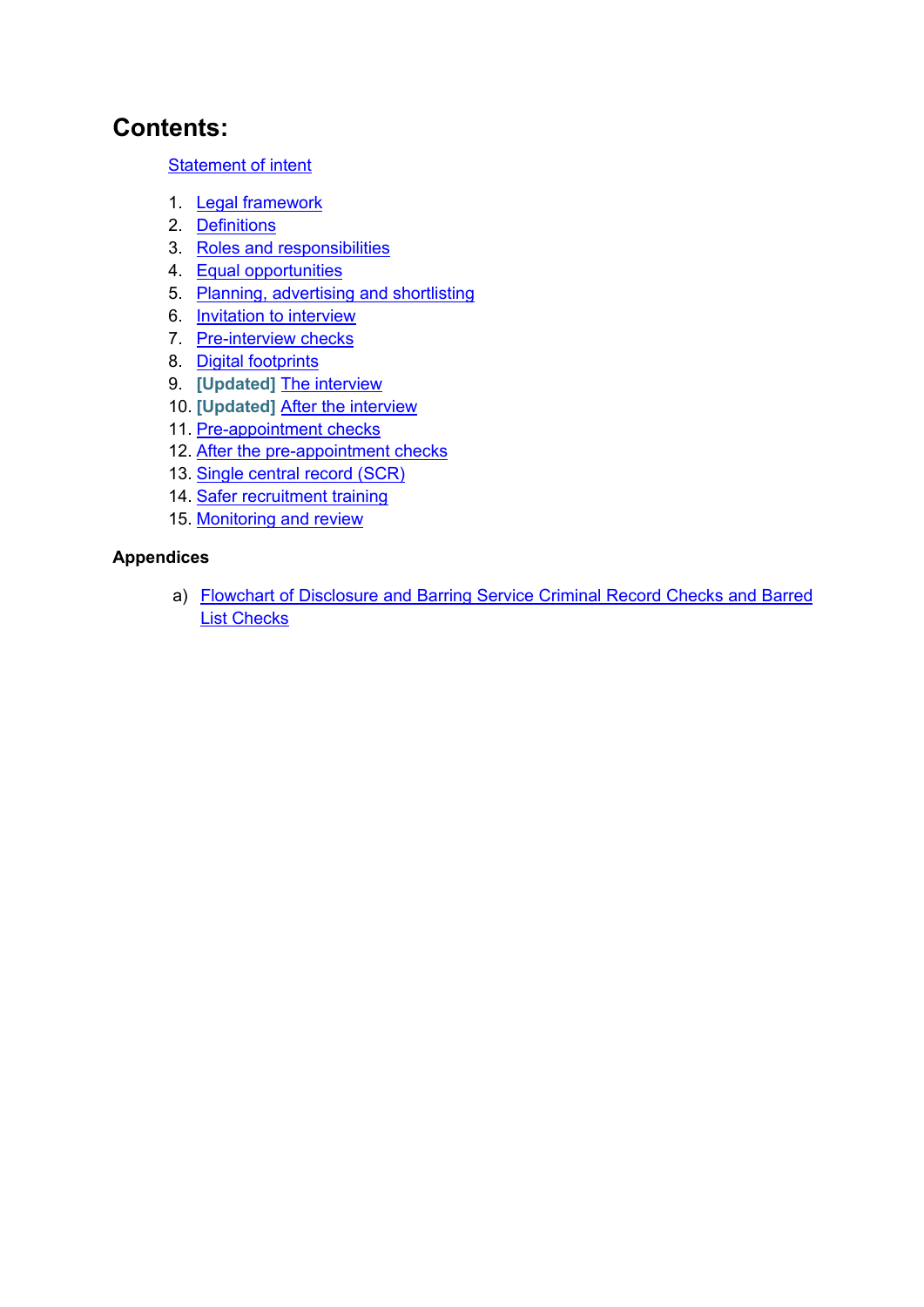#### **Statement of intent**

St Werburgh's Primary School has implemented this policy to assist with recruitment and employee selection. It outlines the school's recruitment procedure and how the school ensures safer recruitment is considered at all levels of the recruitment process.

The safety and protection of the school's pupils is always at the forefront of the school's concerns, which is why this policy aims to embed a robust safeguarding culture into the recruitment practices of the school.

## **Legal framework**

This policy has due regard to all relevant legislation including, but not limited to, the following:

- Children Act 1989
- Children Act 2004
- Safeguarding Vulnerable Groups Act 2006
- The Education (School Teachers' Appraisal) (England) Regulations 2012 (as amended)
- Sexual Offences Act 2003
- The School Staffing (England) Regulations 2009
- Rehabilitation of Offenders Act 1974
- Education and Skills Act 2008
- Data Protection Act 2018
- The General Data Protection Regulation (GDPR)
- Education Act 2002
- Equality Act 2010

This policy has due regard to guidance including, but not limited to, the following:

- DfE (2019) 'Keeping children safe in education'
- DfE (2018) 'Staffing and employment advice for schools'
- DfE (2019) 'Governance handbook'

This policy operates in conjunction with the following:

- Child Protection and Safeguarding Policy
- Single Central Record
- Records Management Policy
- DBS Procedures
- GDPR
- Equal Opportunities and Dignity at Work Policy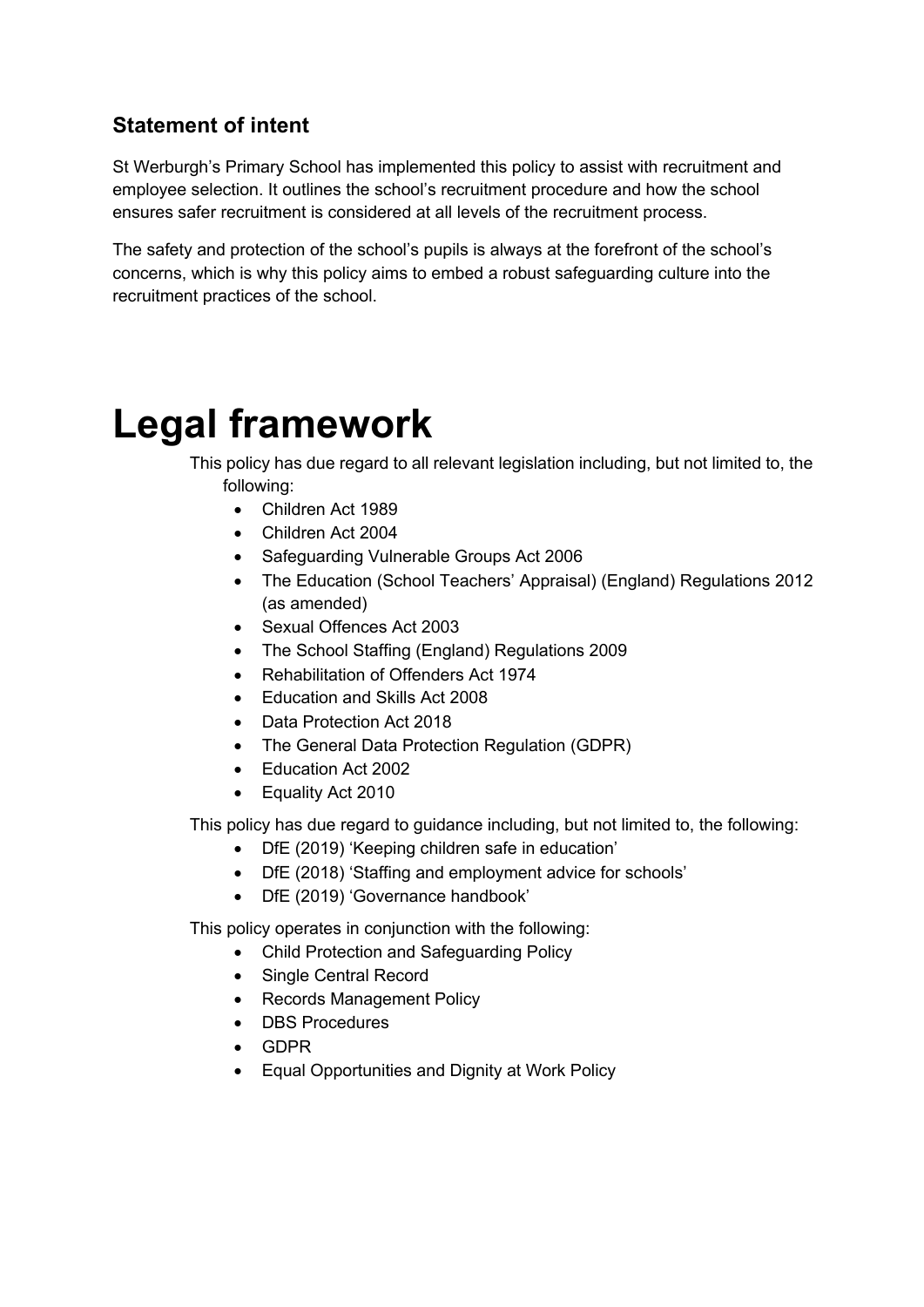## **Definitions**

Regulated activity – includes:

- Teaching, training, instructing, caring for or supervising children if the person is unsupervised, or providing advice or guidance on physical, emotional or educational wellbeing, or driving a vehicle only for children.
- Working for a limited range of establishments (known as 'specified places', which include schools and colleges), with the opportunity for contact with children, but not including work undertaken by supervised volunteers.
- The above definitions are classified as regulated activity if they are undertaken regularly. Some activities are always regulated activities, regardless of frequency or whether they are supervised or not. This includes relevant personal care, or health care provided by, or under the supervision of, a health care professional. Personal care includes helping a child with eating or drinking for reasons of illness or disability, or in connection with toileting, washing, bathing and dressing for reasons of age, illness or disability. Health care means care for children provided by, or under the direction or supervision of, a regulated health care professional.
- A supervised volunteer who regularly teaches or looks after children is **not** in regulated activity.
- **Teaching role**  refers to a role involving planning and preparing lessons and courses for pupils; delivering lessons to pupils; and assessing and reporting on the development, progress and attainment of pupils. These activities are **not teaching work** for the purposes of 'Keeping children safe in education' (KCSIE) if the person carrying out the activity does so (other than for the purposes of induction) subject to the direction and supervision of a qualified teacher or other person nominated by the headteacher to provide such direction and supervision.
- **Standard DBS**  this provides information about convictions, cautions, reprimands and warnings held on the Police National Computer, regardless of whether or not they are spent under the Rehabilitation of Offenders Act 1974.
- **Enhanced DBS**  this provides the same information as the standard DBS, plus any additional information held by the police which a chief officer reasonably believes to be relevant and considers ought to be disclosed.
- **Enhanced DBS with barred list check**  this check is required for when people are working or seeking to work in regulated activity with children. This check allows for additional checks to be made as to whether the person appears on the children's barred list.
- **Children's barred list**  the DBS maintains a 'barred list' of individuals who are unsuitable to work with children and vulnerable adults. In addition, where an enhanced DBS including a barred list check is obtained, the certificate will also detail whether the applicant is subject to a direction under section 128 of the Education and Skills Act 2008 or section 167A of the Education Act 2002.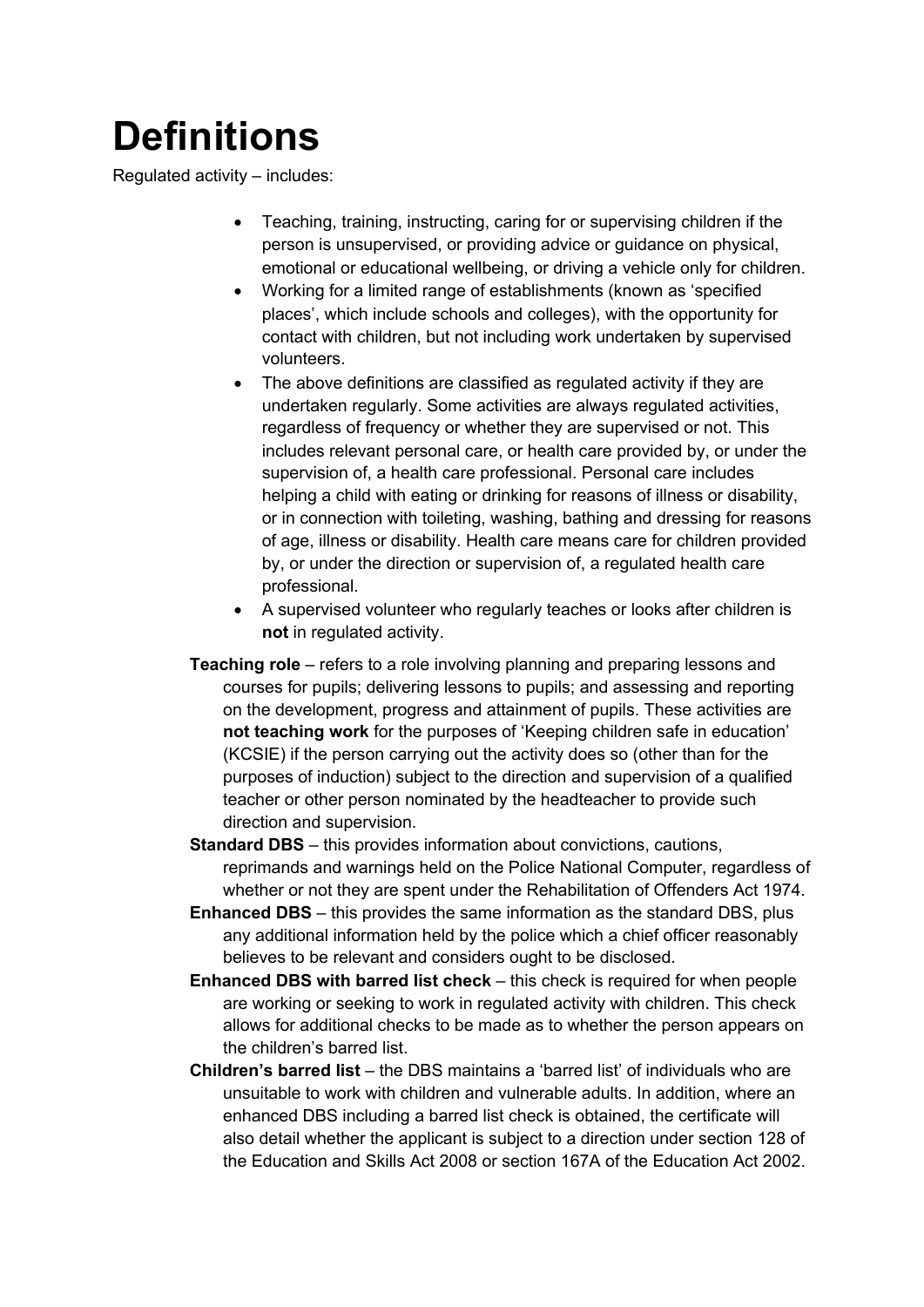- **Section 128 check**  this provides for the Secretary of State to direct that a person may be prohibited or restricted from participating in the management of an independent school (which includes academies and free schools). A person prohibited under section 128 is also disqualified from holding or continuing to hold office as a governor of a maintained school.
- **Safer recruitment** this is the safeguarding and protection of pupils during the recruitment and selection process. Its overall purpose is to help identify and deter or reject individuals who are deemed to be at risk of abusing children

### **Roles and responsibilities**

The governing body is responsible for:

- Agreeing and monitoring effective policies to ensure recruitment at the school is in accordance with the legislation outlined in section 1.
- Ensuring that staff recruitment is as safe as possible, as well as fair and compliant with the relevant legislation.
- Ensuring appropriate checks have been carried out on staff, volunteers, contractors and agency workers working within the school.
- Ensuring that all members have undertaken unconscious bias training before the selection process begins.
- Appointing an appropriate interview panel.
- Ensuring that at least one member of the interview panel has undergone safer recruitment training.
- Ensuring that all members of the interview panel understand their role, i.e. advisory or decision making.
- Monitoring the advertising of vacancies, assessing how they are being advertised and whether the adverts are maximising all of the opportunities to attract the appropriate candidates.
- Benchmarking the success of any advertising methods used, as well as the overall success of the recruitment process.
- Ensuring a member of the board is on the interview panel for a new headteacher.
- Ensuring that all members of the interview panel are familiar with their obligations with regards to safer recruitment, as set out in KCSIE.
- Monitoring the school's SCR to ensure that the necessary vetting checks for employees are carried out.
- Ensuring that equal opportunities are established and implemented throughout the recruitment process.
- Ensuring that the salary of the successful candidate is determined.
- Accommodating the needs of new employees and making reasonable adjustments when necessary.
- Ensuring that the head teacher reviews this policy and that any recruitment data that is kept is in accordance with the Records Management Policy.

The interview panel is responsible for: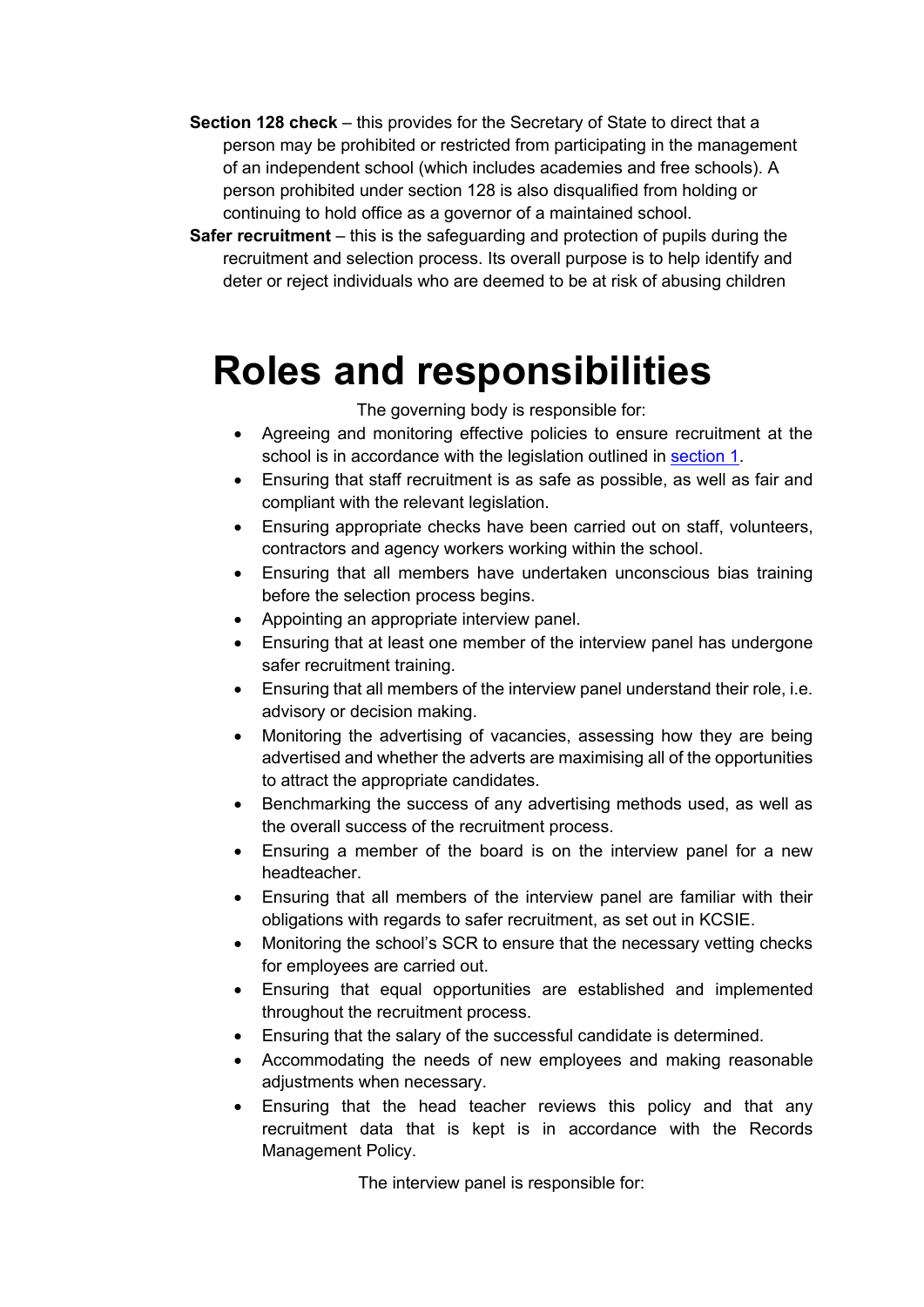- Creating the advert and ensuring it meets all the necessary requirements.
- Shortlisting the potential candidates with the aim of reducing the application field and identifying those with the potential to effectively undertake the role.
- Appropriately delegating responsibility for recruitment to the headteacher.
- Setting appropriate recruitment procedures, as per the scheme of delegation.
- Ensuring that the interview addresses leadership ability, team working skills, reasons for interest in joining the school, integrity, understanding of the school's ethos and vision, and why the candidate believes they would be a good fit for the school.
- Ensuring that the interview addresses safeguarding practices.
- Appointing an appointing officer who will be responsible for the entire management of the recruitment process.
- Agreeing with the successful candidate when other members of the school community will be informed about their appointment, including staff members and parents.

The headteacher is responsible for:

- Ensuring appropriate checks have been carried out on prospective staff, volunteers, contractors and agency workers working within the school.
- Ensuring that appropriate supervision of employees/volunteers is organised, and for promoting the safety and wellbeing of pupils generally and throughout the recruitment process.
- Leading the interview when the candidate is at a lower level than headteacher.

During the recruitment process, and especially during the initial stages, the interview panel and the headteacher will be watchful of candidates displaying the following characteristics:

- No understanding or appreciation of children's needs
- Expressing that they want the role to meet their needs at the expense of children
- Using inappropriate language in relation to children
- Expressing extreme views or views that don't support safeguarding practices
- Displaying unclear boundaries with children
- Providing vague answers when asked about their experience and being unable to explain gaps in their employment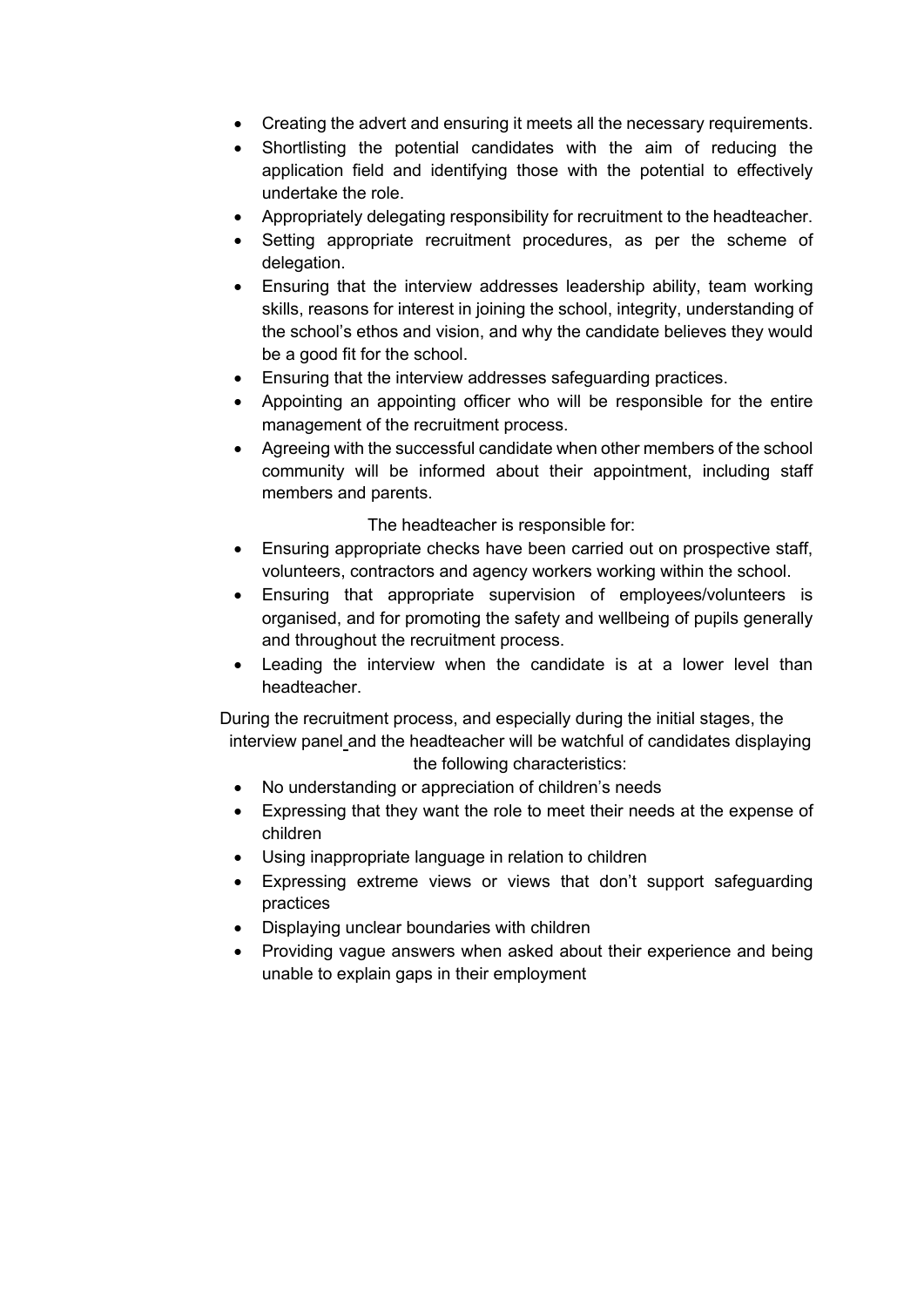### **Equal opportunities**

When recruiting, the school will adhere to its Equal and Diversity Policy.

- The school will not discriminate against any protected characteristics, such as disability or gender, and will always promote difference and inclusion throughout the school.
- The school will, where necessary, make reasonable adjustments to ensure the interview is accessible to all candidates. Candidates should inform the school of any reasonable adjustments that they need when they receive the invitation for an interview.

The governing board will review recruitment procedures annually to ensure they are accessible and do not directly or indirectly discriminate against candidates.

Candidates will not be asked about their health or any disabilities before a job offer is made, unless one of the following exemptions applies:

- Questions necessary to establish if an applicant can perform an intrinsic part of the job (subject to any reasonable adjustments)
- Questions to establish if an applicant is fit to attend an assessment or any reasonable adjustments that may be needed at interview or assessment
- Positive action to recruit people with disabilities
- Equal opportunities monitoring (which will not form part of the decisionmaking process)

## **Planning, advertising and shortlisting**

Once a vacancy has been identified, the school will allow an appropriate amount of time for planning and structuring the recruitment process.

The governing board and headteacher will:

- Decide on the recruitment timeframe.
- Decide who will be involved in the process and what their roles will be, e.g. who forms the interview panel and who will lead interviewing.
- Prepare the documents that will be provided to applicants, including the job description, person specification and application form – ensuring that these documents contain a clear message about safeguarding, the checks that will be carried out and that references will be sought.
- Ensure that application packs, where relevant, state that applicants must be willing to sign the staff disqualification declaration.

The job information and associated documents will be published online.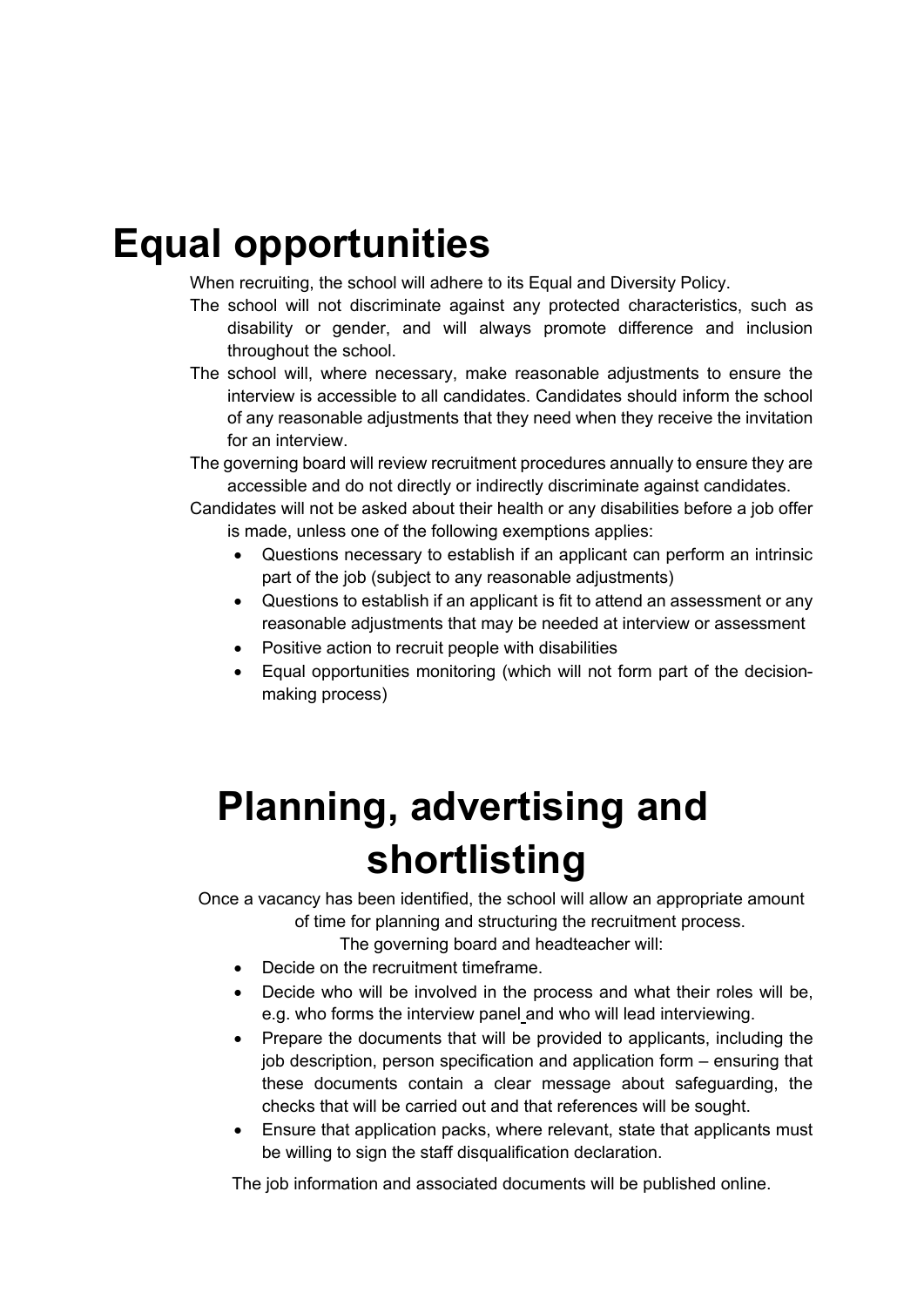The full requirements of the role will be clearly explained, including any employment vetting requirements such as a DBS check.

The interview panel will comprise an appointing officer, who is responsible for the management of the entire recruitment process, and at least two other members of staff, with the headteacher usually being one of these.

The interview panel will be an odd number so majority votes can be cast.

At least one member of the interview panel will have successfully completed upto-date safer recruitment training.

The interview panel will create the advertisement. The interview panel will ensure the advertisement includes the following

#### requirements:

- Information specific to the role on offer and the school as a whole
- The benefits of the role are highlighted
- The advertisement is relevant to the target audience
- The advertisement is communicated directly and concisely, and includes a clear call to action
- Applications can be submitted electronically

Requests for further information from applicants are replied to promptly.

All applications are replied to with a letter notifying candidates whether they have been shortlisted or not.

Interviews are arranged for the shortlisted candidates.

Vacancies will be advertised through external media, such as the Derby City

Council website and DDAT's website with due consideration to the school's Equality and Diversity Policy, ensuring that the advertisement reaches a wide range of groups.

Advertisements will contain a statement of commitment to ensuring equal rights. Advertisements will include a job description, person specification and detail the

- closing date.
- The contact numbers of the appointing officer and details of the application process will be clearly outlined.
- Application forms will be accessible on the school's website.
- The school may utilise social media for recruitment, and if doing so, will create a social media recruitment strategy to ensure that the advertisement is reaching the right people and is communicating the ethos of the school effectively.
- When an advert receives a response, the interview panel will ensure that candidates receive the application pack.

The school will never accept a CV alone, only completed application forms.

- When shortlisting candidates for an interview, all application forms will be considered.
- At least two members of the interview panel will be involved in the shortlisting process.
- Candidates who are shortlisted will meet all the essential aspects of the person specification requirements.
- The school will ensure that the shortlisting process is as systematic as possible, and that the interview panel read through all applications. Each member of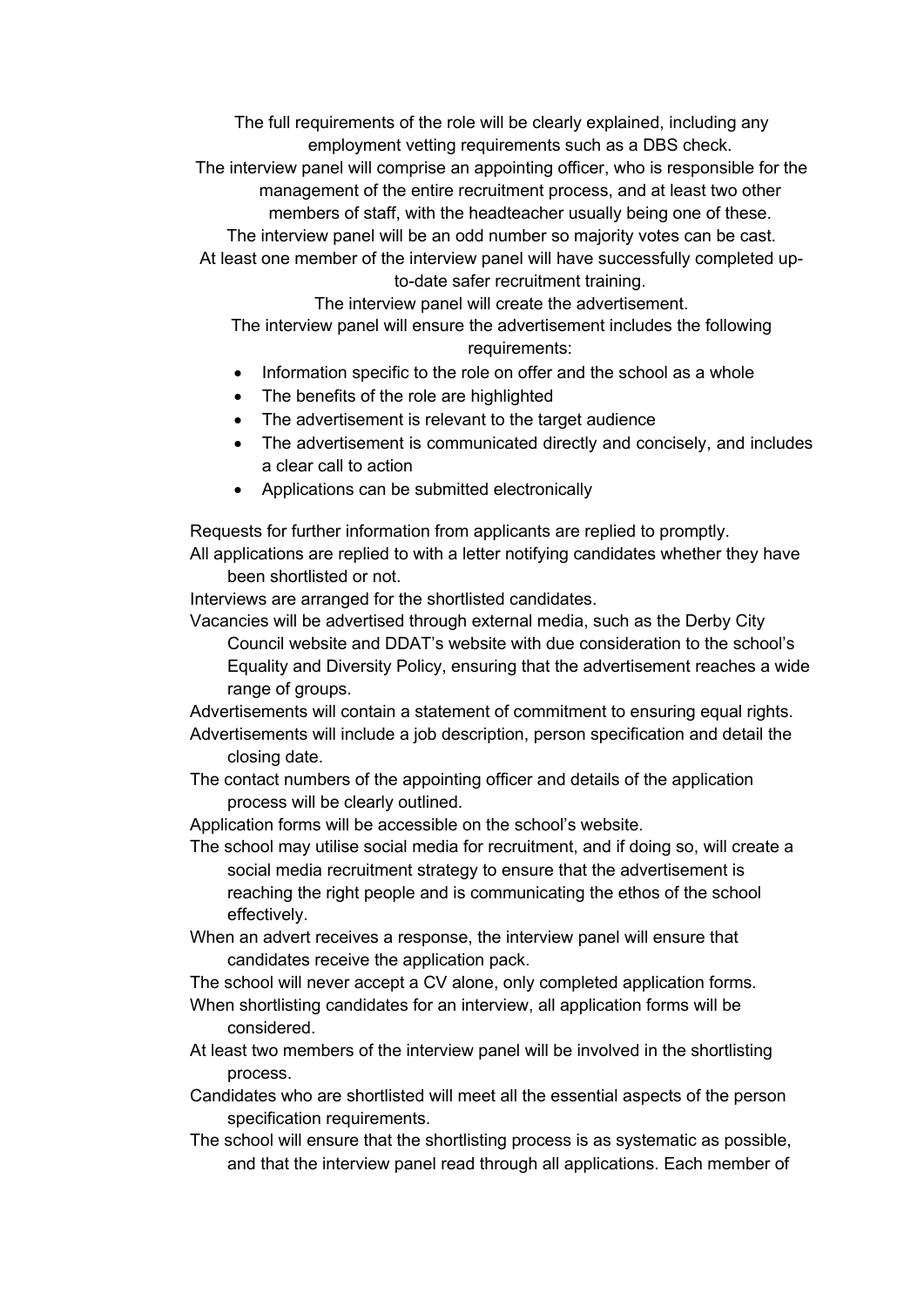the panel will create their own shortlist which will then be collated and discussed.

Applicants will be assessed against the same shortlisting criteria to ensure a fair process.

#### **Invitation to interview**

Before interview invitations are sent, the interview panel will ensure that application packs are sent and include the following:

- A copy of the advertisement
- A comprehensive job description
- A comprehensive person specification
- Any equal rights material, e.g. an equal opportunities statement
- A brief outline of the school, its values and aims
- Once a shortlist has been confirmed, the applicants to be invited for interviews will be contacted by the appointing officer and suitable interview times will be decided.
- The interview panel will ensure that all shortlisted candidates receive information about the interview arrangements, how they will be conducted, the areas that will be explored and what documents they should bring.
- The interview panel will send shortlisted candidates the self-declaration of criminal record form, alongside a copy of the school's disqualification form, where appropriate.
- Upon inviting candidates to interview, the interview panel will state that the successful candidate's identity will be checked and, where appropriate, the necessary pre-appointment checks will be carried out.
- Where possible, the interview panel will obtain two references before interviewing candidates to allow for any concerns to be explored with the referee and discussed with the candidate.
- One of the references will be from the candidate's most recent employer.
- Where a candidate is not currently employed, verification of their most recent period of employment and reasons for leaving will be obtained from the employer.
- References will be from a senior member of staff and not a colleague.
- Open testimonials will not be relied upon, nor will information that has been provided by the candidate without verifying the information.
- Electronic references will be vetted to ensure they originate from a credible source.
- References from internal candidates will also always be scrutinised before interview.
- Permission will be sought from the candidates before the interview panel contacts referees.
- Structured questionnaires will be used to question referees and the interview panel will determine the questions on a case-by-case basis.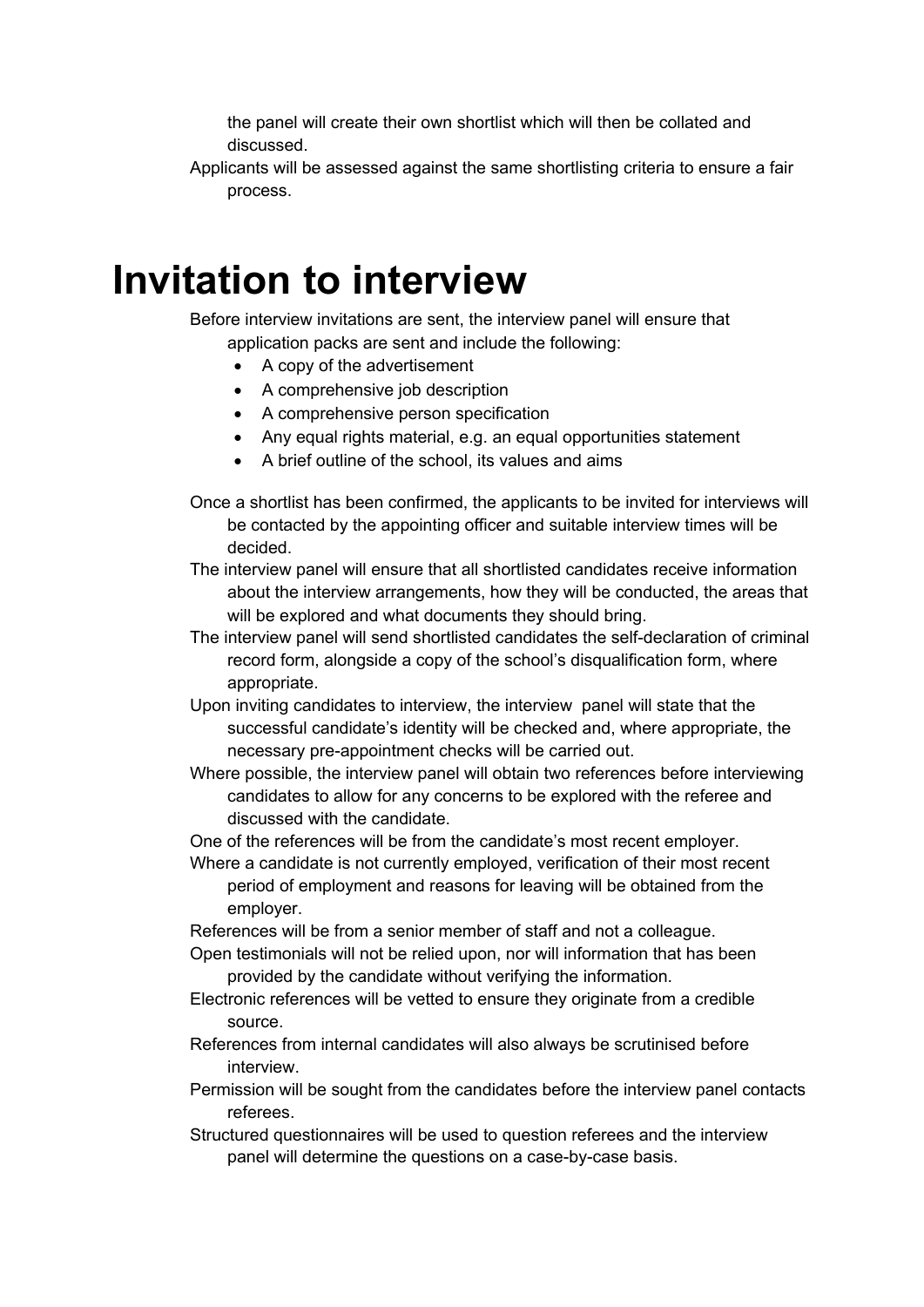Information about past disciplinary action or allegations that are disclosed will be considered carefully when assessing the applicant's suitability for the post. The candidate's current employer will be asked for details of any capability history in the previous two years, including the reasoning.

### **Pre-interview checks**

The interview panel will complete the necessary pre-interview checks. Pre-interview checks will include the following:

- Requesting two references from each shortlisted candidate directly from the referees – where possible, one reference will be obtained relating to the role in which the candidate worked with children
- Verifying that the candidate has qualifications or experience relevant to the post
- Checking references against application forms and noting down discrepancies or concerns, and following up these concerns with referees
- Checking and, where necessary, following up candidates' selfdeclaration forms

## **Digital footprints**

The school is committed to ensuring that safeguarding is a top priority; therefore, where appropriate, the school may check candidates' social media or other online activity prior to interview.

This process may include a search for the candidate via:

- Google
- Facebook
- LinkedIn

Any concerns will be addressed during the interview process.

### **The interview**

During the interview process, candidates will be asked standard questions and their responses will be recorded for ease of comparison.

- Any concerns raised through contact with referees will be discussed with the candidate at this stage.
- The interview panel will ask open questions to assess the candidate's experience and suitability for the post, and to explore the candidate's motivation towards safeguarding and their suitability to work with children.
- Candidates shortlisted for interview will be given the opportunity to complete a self-disclosure form upon arrival for their interview. The form is placed in a sealed envelope and given to the recruitment officer prior to the candidate entering their interview.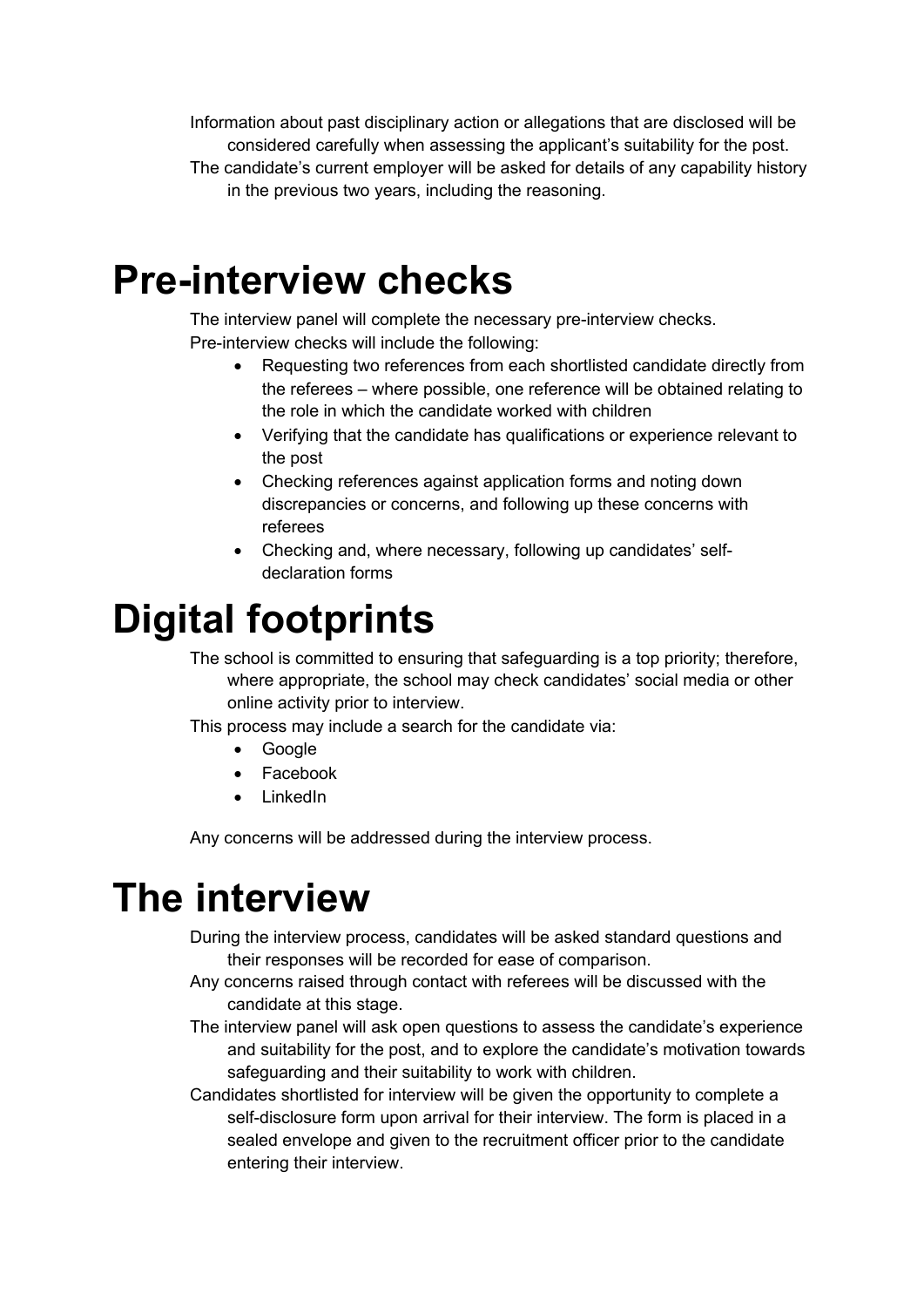- The candidate will be given the opportunity to discuss any concerns or ask any questions.
- The interview will always comprise a face-to-face interview; however, the recruitment panel may also request that candidates complete one or more of the following exercises:
	- Role play exercises
	- Presentations
	- Group exercises
	- Written exercises
	- Getting the candidate to work in supervised activity with pupils

### **After the interview**

After the interview has been completed, the interview panel will:

- Assess all candidates' performance using the same agreed criteria.
- Ask the successful candidate to provide proof of identification and qualifications, and to complete the DBS check as soon as possible.
- Contact and provide feedback to the unsuccessful candidates feedback will be verbal and based on evidence of their performance against the person specification for the role.

Interview notes and assessment materials will be held securely for an appropriate amount of time after the interviews, in line with the Records Management Policy, in case any aspect of the recruitment process is challenged.

After choosing a successful candidate, the school will:

- Make a conditional offer of employment to the candidate.
- Ask the successful candidate to provide identification and proof of qualifications, if this has not already been done.
- Complete the relevant pre-appointment checks.

Once an offer of employment has been made, the candidate's self-declaration form will be reviewed. If a conviction has been declared, and it is spent or filtered, the offer of employment will not be retracted based on this; however, the school will undertake the relevant assessments to determine whether the candidate is suitable to work in the school.

### **Pre-appointment checks**

All appointments will be conditional on satisfactory completion of the necessary pre-appointment checks.

When appointing new staff, the school will complete the following checks:

- Verify the candidate's identity
- Obtain an enhanced DBS certificate (via the applicant) and, for candidates engaging in regulated activity, barred list information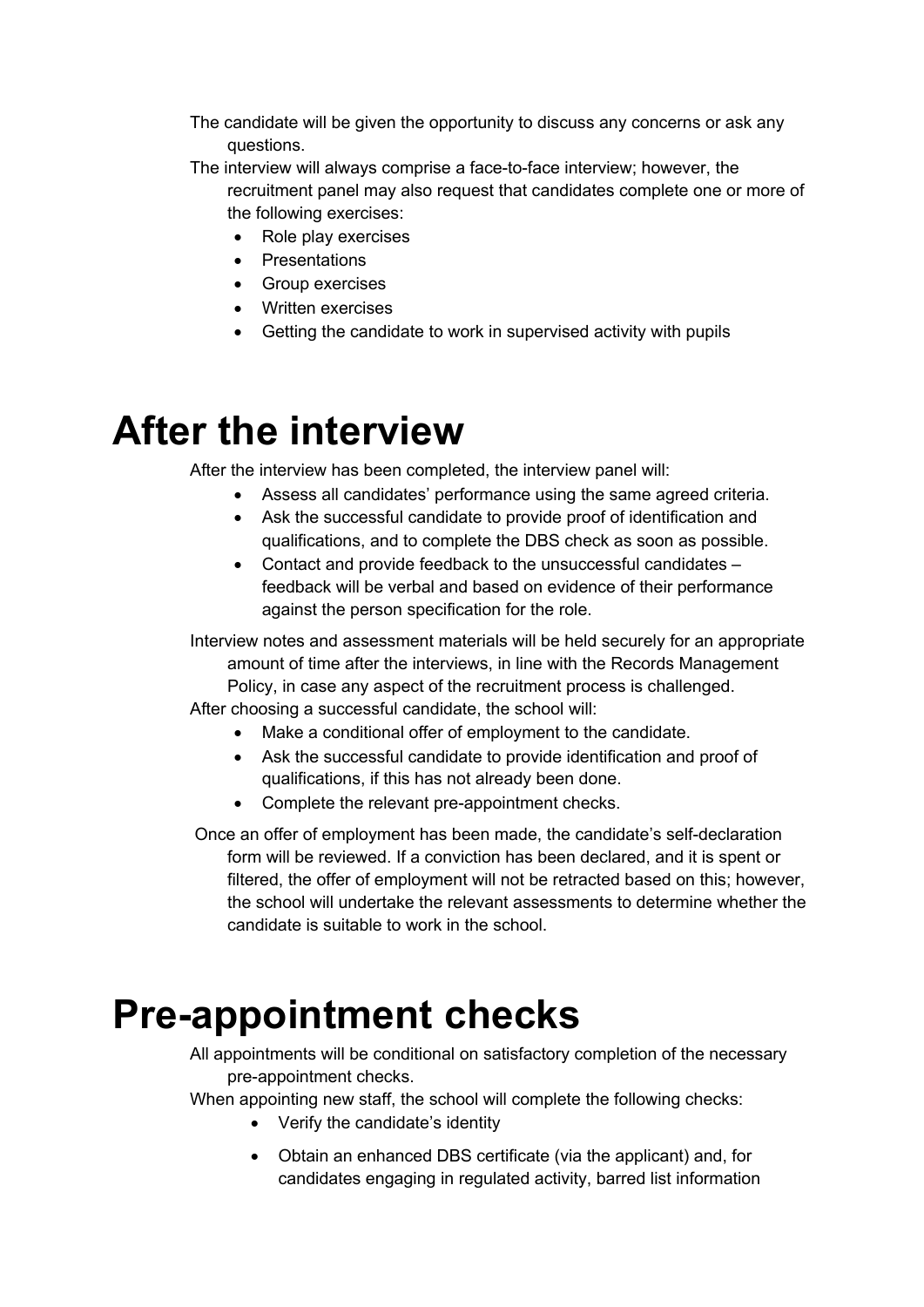- Obtain a separate barred list check if an individual will start work in regulated activity before the DBS certificate is available
- Verify a candidate's mental and physical fitness to carry out their role
- Verify the person's right to work in the UK
- Make further checks on any individual who has lived or worked outside the UK
- Verify professional qualifications, as appropriate
- For those in management, trustee or governor roles, a section 128 check will be carried out
- The interview panel will ensure any candidate employed to carry out teaching work is not subject to a prohibition order or any sanction or restriction imposed (that remains current) by the GTCE before its abolition in March 2012.
- If the school has reason to believe that an individual is barred, it is an offence under section 9 of the Safeguarding Vulnerable Groups Act (SVGA) 2006 for the school to allow the individual to carry out any form of regulated activity.
- Checks for all prohibitions, directions, sanctions and restrictions will be carried out by using the secure access portal on the Teacher Services' web page.

There is no requirement to obtain an enhanced DBS certificate or carry out checks for events that may have occurred outside the UK if, in the three months prior to their appointment, the applicant has worked:

- In a school in England in a post which brought them into regular contact with children or young persons; or
- In any post in a school since 12 May 2006 which did not bring the person into regular contact with children or young persons; or

#### **Volunteers**

- For volunteers, if they are not engaging in regulated activity, an enhanced DBS check will be obtained – a barred list check will not be required.
- If volunteers are engaging in regulated activity and are new to the school, an enhanced DBS check with a barred list check will be required.
- Existing volunteers in regulated activity do not need to be re-checked if they have already had a DBS check (including barred list information); however, the school may decide to conduct a repeat DBS check.
- If a volunteer is not in regulated activity, the school will use its professional judgement, after conducting a risk assessment, to determine whether to seek an enhanced DBS check, but no barred list check will be required. Candidates who have lived outside the UK
- No exceptions will be made for candidates who have lived outside of the UK. All mandatory checks outlined in this policy will be carried out, along with additional checks where necessary.

The DfE's guidance on the employment of overseas-trained teachers will be consulted should an overseas candidate apply for a teaching position. Agency and third-party staff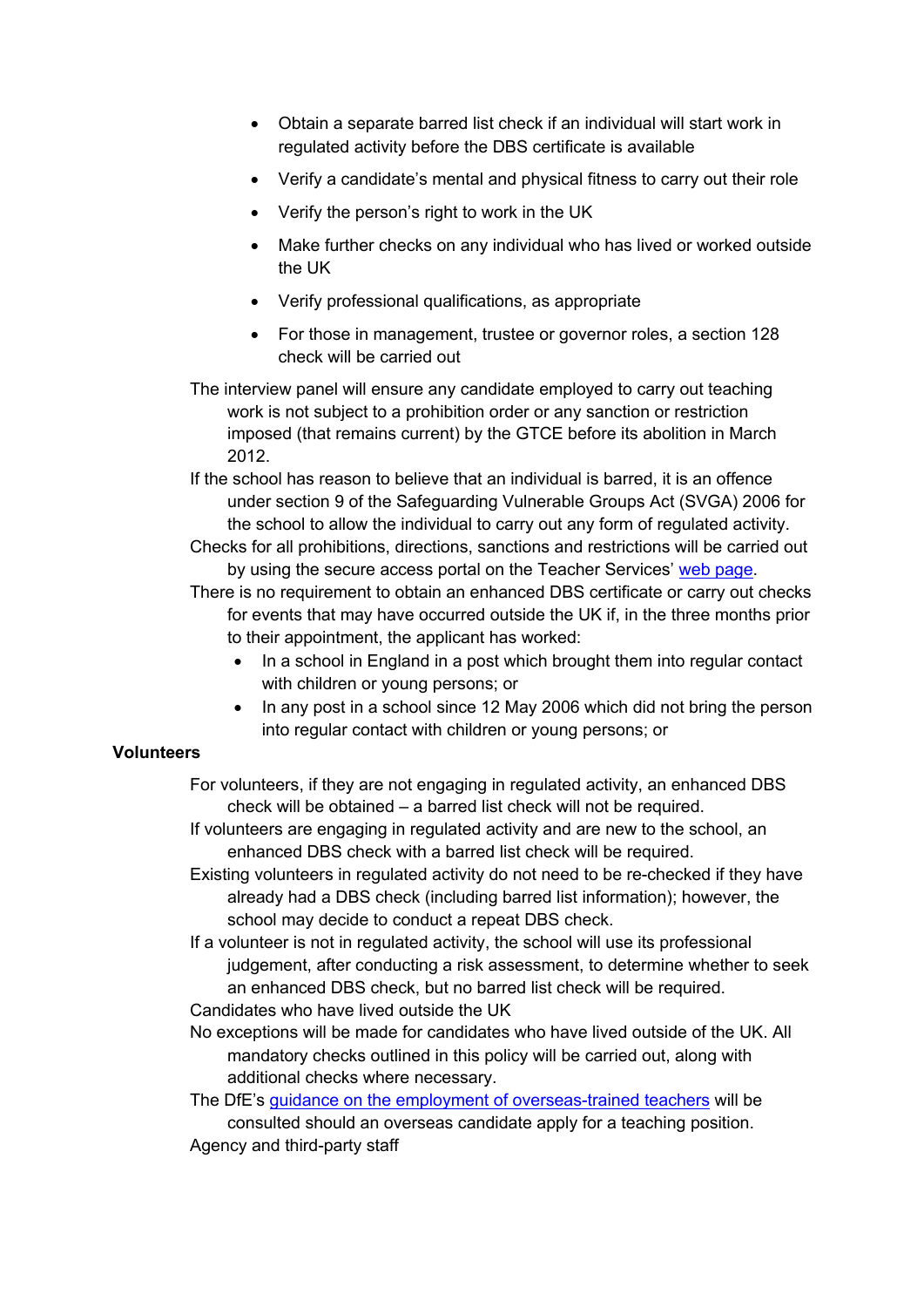- In the case of any employee working at the school who is sourced from an agency or third-party organisation, confirmation must be obtained from the organisation, in writing, that all necessary checks have been completed.
- Confirmation will also be obtained that the individual who presents for work is the same person on whom all checks have been completed. A copy of photographic identification will generally be kept where appropriate. Trainee/student teachers
- The school will ensure that enhanced DBS certificates and barred list checks are
- obtained on all salaried applicants for initial teacher training who are in regulated activity.
- Where trainee teachers are fee-funded, it is the responsibility of the initial teacher training provider to carry out the necessary checks.
- The school will obtain written confirmation from the agency that the checks have been carried out.
- Existing staff
- If a member of staff moves from a post that was not regulated activity to one that is, the relevant checks will be carried out.
- The interview panel will carry out further checks where there is a concern about a member of staff's suitability to work with children.
- An investigation will be carried out to gather enough evidence to establish if an allegation has a foundation. The employer of the school will ensure they have sufficient information to meet the referral duty criteria in 11.23 of this policy.
- The school will refer to the DBS anyone who has harmed, or poses a risk of harm, to a child or vulnerable adult where:
	- The harm test is satisfied in respect of that harm.
	- The individual has received a caution or conviction for a relevant offence, or if there is reason to believe that the individual has committed a listed relevant offence.
	- The individual is deployed to another area of work not in regulated activity, or where they have been suspended.
- Referrals to the DBS will be made on conclusion of an investigation where an individual has been removed from regulated activity.
- Referrals to the DBS will be made as soon as possible after the resignation, removal or redeployment of the staff member.

#### **Contractors**

- The school will ensure that any contractor, or any employee of the contractor, has been subject to the appropriate level of DBS check. Contractors engaging in regulated activity will require an enhanced DBS certificate (including barred list information).
- For all other contractors who are not engaging in regulated activity, but whose work provides them with an opportunity for regular contact with children, an enhanced DBS check (not including barred list information) will be required.
- Under no circumstances will a contractor in respect of whom no checks have been obtained be allowed to work unsupervised or engage in regulated activity.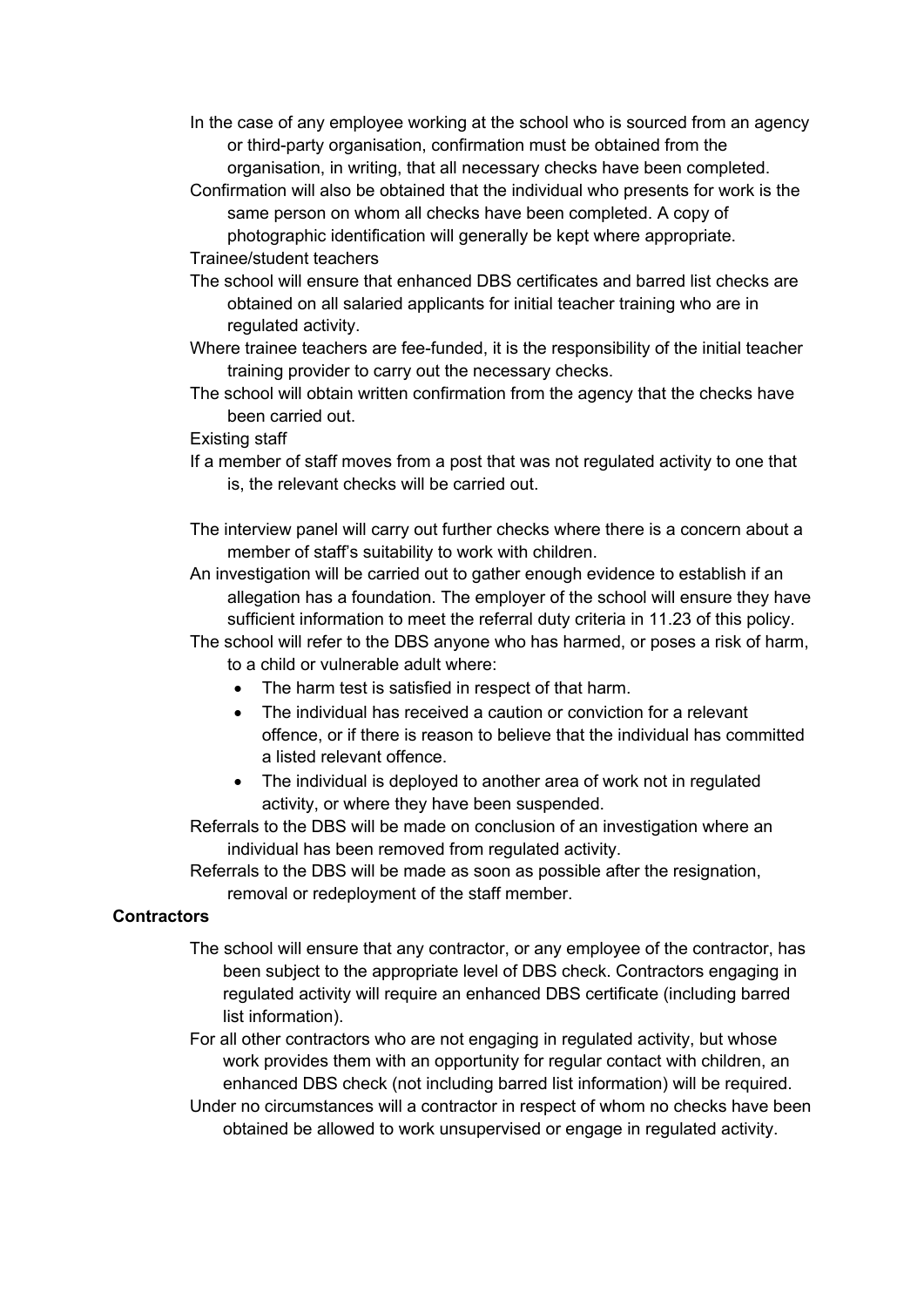If a contractor is self-employed, the school will consider obtaining the DBS check, as self-employed people are not able to make an application directly to the DBS on their own account.

The school will always check the identity of contractors and their staff on arrival. Adults who supervise children on work experience

- If the school is organising work experience placements, the school will ensure that the placement provider has policies and procedures in place to protect children from harm.
- Barred list checks by the DBS might be required on some people who supervise a child under the age of 16 on a work experience placement. In such cases, the school will consider the specific circumstances of the work experience. Consideration will be given in particular to the nature of the supervision and the frequency of the activity being supervised, to determine what, if any, checks are necessary. These considerations will include whether the person providing the teaching/training/instruction/supervision to the child on work experience will be:
	- Unsupervised themselves.
	- Providing the teaching/training/instruction/supervision frequently (more than three days in a 30-day period or overnight).
- If the person working with the child is unsupervised and the same person is in frequent contact with the child, the work is likely to be regulated activity. In this case, the school will ask the employer providing the work experience to ensure that the person providing the instruction or training is not a barred person.
- If the activity undertaken by the child on work experience takes place in a 'specified place', such as the school, and gives the opportunity for contact with children, this may itself be considered regulated activity. In these cases, and where the child is 16 years of age or over, the work experience provider will consider whether a DBS enhanced check should be requested for the child/young person in question. DBS checks cannot be requested for children/young people under the age of 16.

Children staying with host families

The school may make arrangements for a child to have learning experiences where, for short periods, the child may be provided with care and accommodation by a host family to whom they are not related. In these circumstances, the LA will be consulted.

#### Governors

The governing board may request an enhanced DBS certificate without a barred list check on an individual as part of the appointment process for governors. An enhanced DBS certificate (which will include a barred list check) will only be requested if the governor will be engaging in regulated activity; this also applies to volunteer governors.

Associate members will not be asked to undertake a DBS check.

Trustees and members will be subject to a Section 128 check.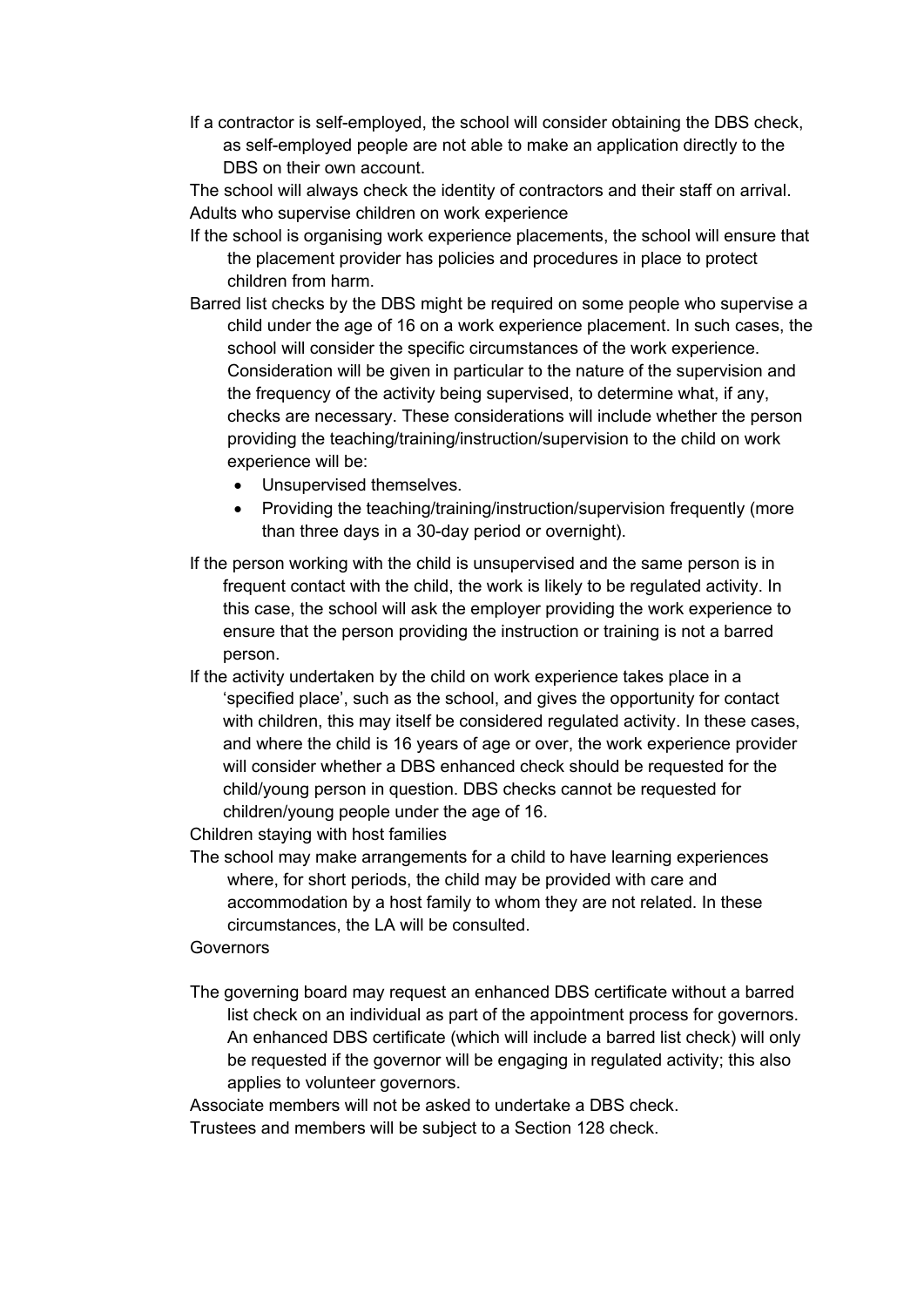- [Please note, the DfE's position on section 128 direction checks for maintained schools is unclear within 'Keeping children safe in education' (KCSIE). We asked for clarification and they informed us of the following:
- A section 128 direction disqualifies a person from holding or continuing to hold office as a governor of a maintained school. Schools must check that governors are not disqualified from working in regulated activity. To do this, a section 128 direction check must be carried out. Therefore, even though it is not explicitly stated in KCSIE, schools must carry out a section 128 direction check on governors.
- Section 128 checks are not required for staff in management positions in maintained schools, unless the staff member in question is also a governor.]

## **After the pre-appointment checks**

Once the pre-employment checks have been completed, the interview panel will:

- Agree a start date with the candidate.
- Destroy the completed self-declaration forms.
- Submit contractual paperwork, including the completed DBS check, copies of identification, references, proof of qualifications, preemployment medical enquiry form, P45, application/equal opportunities and emergency contacts.
- Add the required details of the checks carried out to the school's SCR.

## **Single central record (SCR)**

The school will maintain and regularly update the SCR.

All new employees will be added to the record, which will include:

- All staff (including supply staff) who work at the school.
- All others who work in regular contact with children in the school or college, including volunteers.

The bullet points below set out the minimum information that must be recorded in respect of staff members (including teacher trainees on salaried routes). The record will indicate whether the following checks have been carried out or certificates obtained, and the date on which each check was completed/certificate obtained:

- An identity check
- A barred list check
- An enhanced DBS check
- A prohibition from teaching check
- Further checks on people living or working outside the UK, including checks for European Economic Area (EEA) teacher sanctions and restrictions
- A check of professional qualifications
- A section 128 check
- A check to establish the person's right to work in the UK
- For those in management, trustee or governor roles, a section 128 check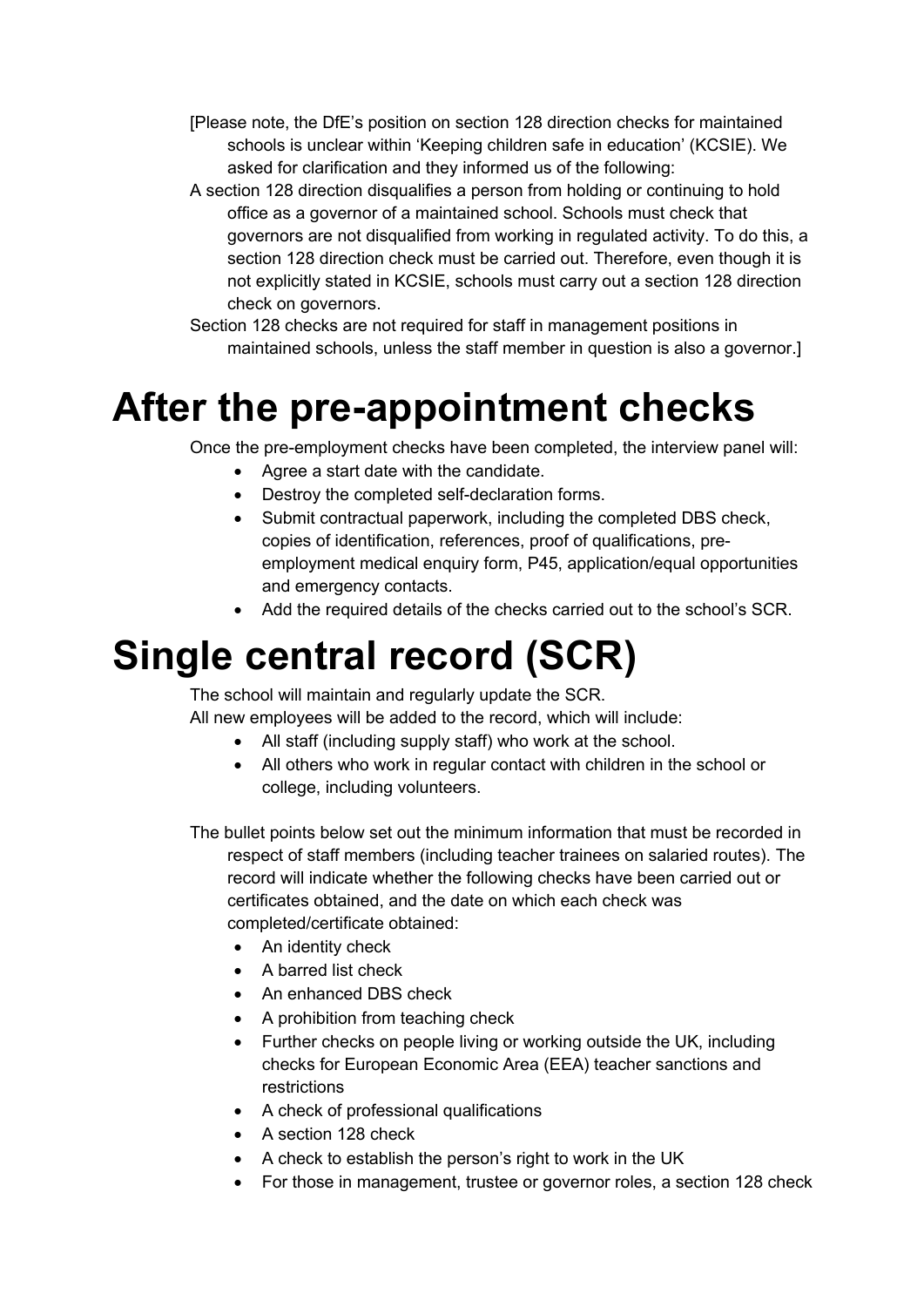- For supply staff, the school will include whether written confirmation has been received that the employment business supplying the member of supply staff has carried out the relevant checks and obtained the appropriate certificates, and the date that confirmation was received and whether any enhanced DBS check certificate has been provided in respect of the member of staff. If checks are carried out on volunteers, this will be recorded in the SCR.
- The MAT will not keep separate SCRs for each academy; however, it will ensure that all those who need to see the central SCR can easily do so and that the SCR can easily be filtered by academy.

### **Safer recruitment training**

- At least one member of the interview panel will have completed formal safer recruitment training.
- As a measure of good practice, the school will ensure that this training is renewed every five years.

### **Monitoring and review**

This policy is reviewed biannually by the governing board and the headteacher.

- Any changes made to this policy by the governing board and headteacher will be communicated to all members of staff.
- All members of staff are required to familiarise themselves with all processes and procedures outlined in this policy as part of their induction programme.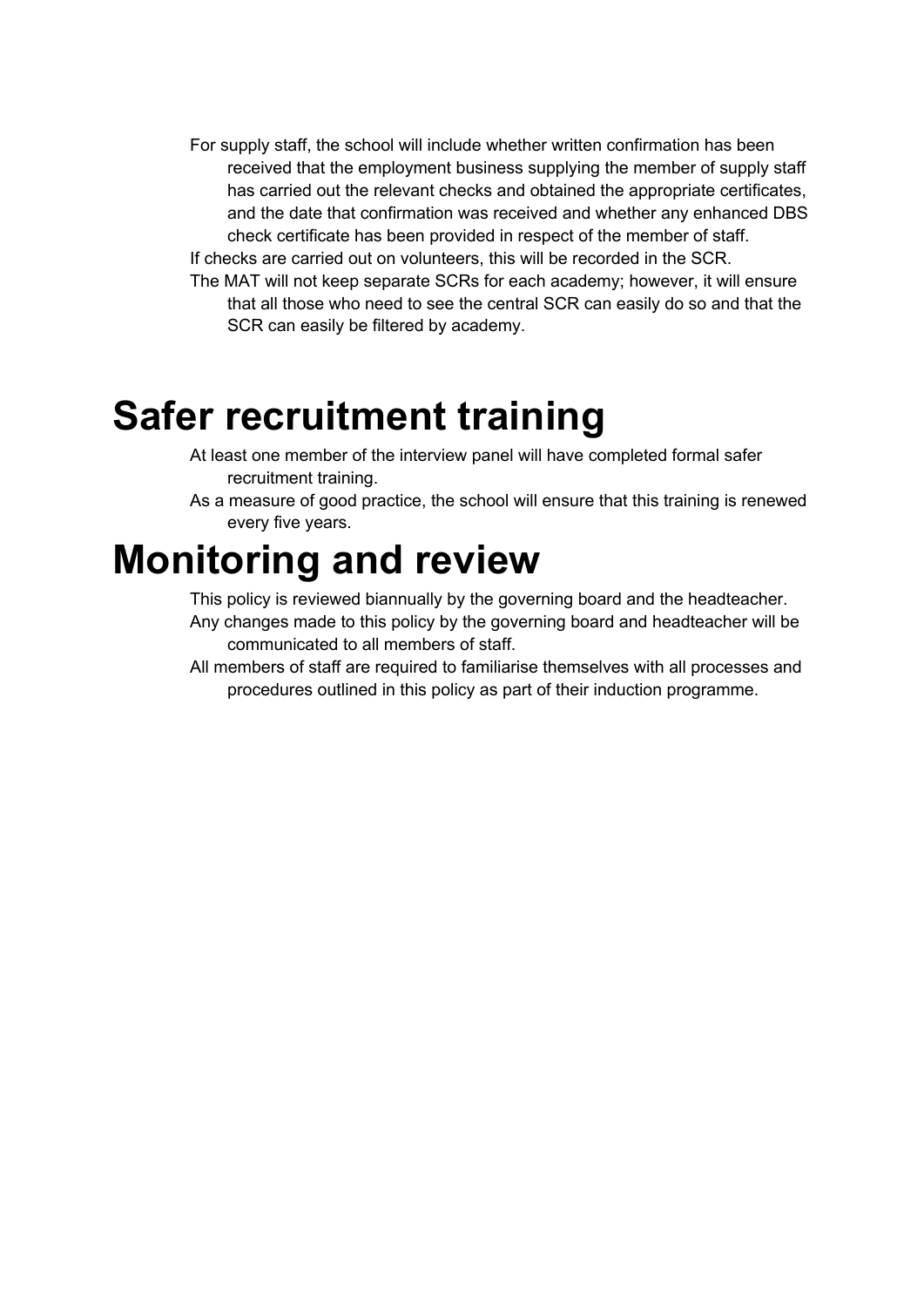# **Flowchart of Disclosure and Barring Service Criminal Record Checks**